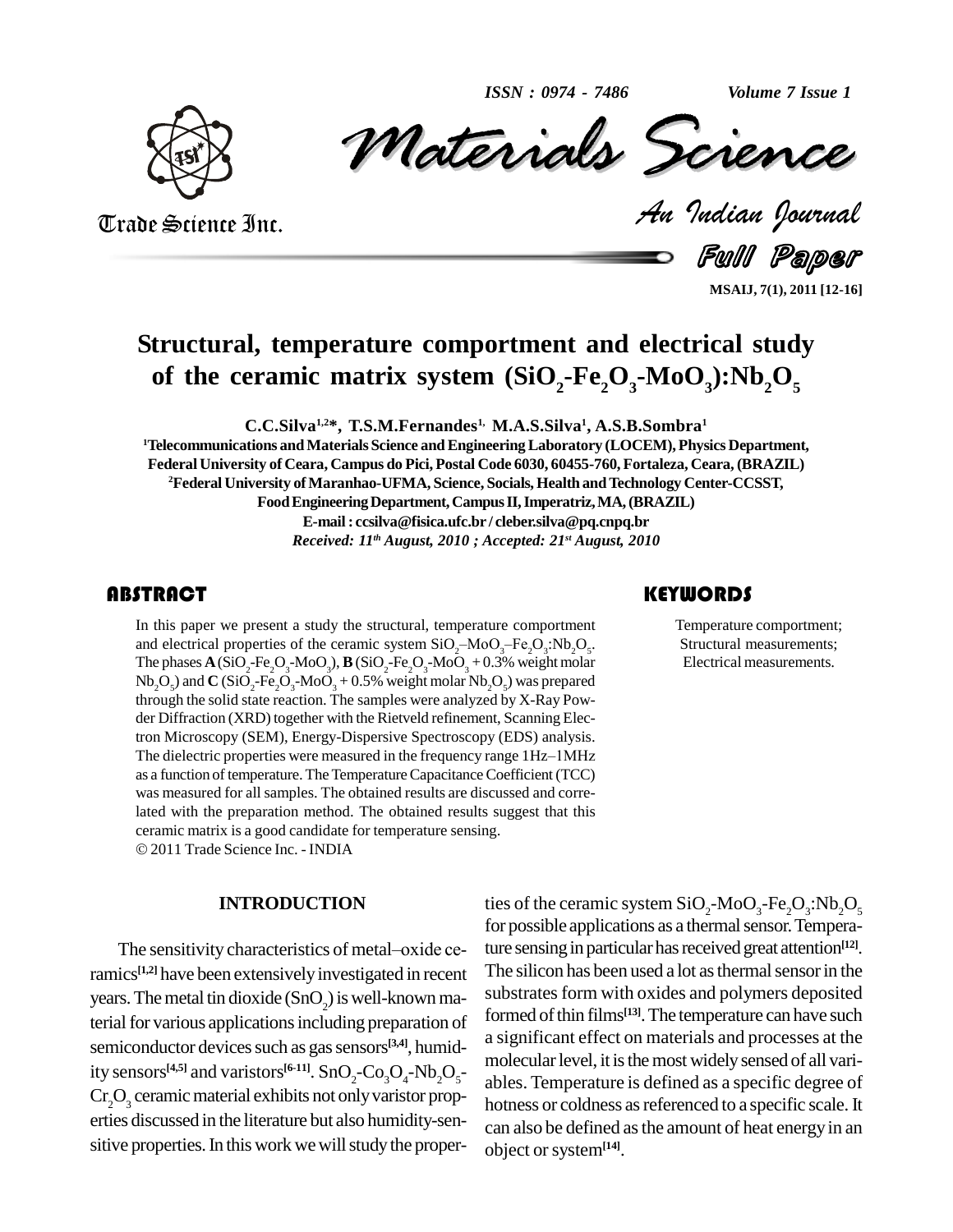Full Paper

### **MATERIALSAND METHODS**

#### **Samples preparation**

Silicon Oxide (SiO<sub>2</sub>) (Aldrich, 99.8%), Iron Oxide (Vetec, 97%), Molybdenum Oxide (MoO<sub>2</sub>) (Vetec, 99%) and Niobium Oxide (Nb<sub>2</sub>O<sub>5</sub>) (Aldrich, 99.9%) were used in the ceramic system preparation. The samples **A** (SiO<sub>2</sub>-Fe<sub>2</sub>O<sub>3</sub>-MoO<sub>3</sub>), **B** (SiO<sub>2</sub>-Fe<sub>2</sub>O<sub>3</sub>-MoO<sub>3</sub> + 0.3% weigh Nb<sub>2</sub>O<sub>5</sub>) and **C** (SiO<sub>2</sub>-Fe<sub>2</sub>O<sub>3</sub>-MoO<sub>3</sub> + 0.5% weigh Nb<sub>2</sub>O<sub>5</sub>) was ground on a Fritsch Pulverisette 7 planetary mill. Milling was performed in steel vials and balls under air. Mechanical alloying was performed for 3 hours of milling in alcohol media. In this case the milling was used only to give a good ho-<br>mogeneity to the powder. All samples were calcinated in fi<br>for 1 hour to 1300°C with rate of 5°C/min. The obmogeneity to the powder. All samples were calcinated tained material was sinterizated in a two step process: for 1 hour to 1300°C with rate of 5°C/min. The obtained material was sinterizated in a two step process:<br>450°C for 1 hour and after to 1300°C for 1 hour.

#### **X-Ray diffraction (XRD) and rietveld refinement**

The X-ray diffraction (XRD) patterns data were obtained at room temperature using powder samples in The X-ray diffraction (XRD) patterns data were<br>obtained at room temperature using powder samples in<br>an X'Pert MPD Philips diffractometer (with  $K_c$  radiaobtained at room temperature using powder samples in<br>an X'Pert MPD Philips diffractometer (with K<sub>a</sub> radia-<br>tion,  $\lambda = 1.54056 \text{ A}^{\circ}$ ) at 40 KV and 30 mA. Intensity data were collected by the step counting method (step) tion,  $\lambda = 1.54056 \text{ A}^{\circ}$  at 40 KV and 30 mA. Intensity data were collected by the step counting method (step 0.02° and a time per step of 1s) between 20 and 60° data were collected by the step counting method (step<br>  $0.02^{\circ}$  and a time per step of 1s) between 20 and 60<sup>°</sup> the valu<br>
(20). The analysis of formation of system SiO<sub>2</sub>-MoO<sub>3</sub><sup>-</sup> phases<br>
Fe<sub>2</sub>O<sub>3</sub>:Nb<sub>2</sub>O<sub>5</sub> was invest using the Rietveld method<sup>[15]</sup>.

#### **Dielectric spectroscopy**

The samples (bulks) for the dielectric measurements have diameters of 2 cm. The bulks were placed between two metallic electrodes. The thicknesses obtained were of the order of 1mm. Measurements of the complex impedance were carried out using an impedance analyzer Solartron 1260A over the frequency range of 1Hz-1MHz at room temperature (300K). The TCC describes the maximum change in capacitance over a specified temperature range.The TCC was calculated using the following formula:<br> $[(C_p(T_p) - C_p(T_p))]$ 

$$
TCC = \frac{\left[\left(C_{P}(T_{2}) - C_{P}(T)_{1}\right)\right]}{\left[C_{P}(T_{1})(T_{2} - T_{1})\right]}
$$
 (1) trivial  
where  $C_{P}(T_{1})$  is the measured capacitance at  $T_{1}$  (40°C) ciat

where  $C_p(T_1)(T_2 - T_1)$  and  $C_p(T_2)$  is the measured capacitance at  $T_1$  (40°C) cis

# **Scanning electronic microscopy (SEM) and en-ergy-dispersive spectroscopy (EDS)**

The microstructure of the free surface samples was performed using the Scanning Electron Microscopy (SEM), Hitachi S4100-1 system operating with beans of primary electrons ranging from 25 KeV. The pellets were covered with a layer of carbon of around 30 nm in thickness.

### **RESULTSAND DISCUSSION**

Figure 1-3 showed the XRD (Rietveld Refinement) ofsampleA,BandCrespectively, confirma good crystallinity ofthe different phases **[16]**.As can be observed in figure 1 the XRD of the sample A indicates that the peak at X-Ray diffraction show that one has the formation of two phases of  $\mathbf{SiO}_2^{\cdot[16]}$  with 82.20 % mass (Tetragonal) and  $8.42\%$  (Hexagonal) and Fe<sub>2</sub>O<sub>3</sub> with 9.38% (rhombohedra phase ) massin the ceramic system (TABLE 1). The R-WP found to A sample was 17.13 % become satisfactory, because typical values are between 10 at 20%**[17]**. R-WP is the factor with most statistical significance and it reflects the progress of the refinement. Some factors that are not related to the quality of the used model can increase or reduce the value of R-WP; for instance, the presence of other phases in the material increases the value of R-WP, where as a high background reducesit **[15]**. In figure 2 and 3 the XRD of the samples B and C indicates that the X-Ray diffraction show the presence of two phases of  $\mathrm{SiO}_2$ , with 79.29 % mass (Tetragonal) and 8.57 % (Hexagonal) for B sample and  $81.27$  % mass (Tetragonal) and 7.97% (Hexagonal) for C sample. For both samples one has  $Fe<sub>3</sub>O<sub>3</sub>$  phase (rhombohedra) with 10.42% (Bsample) and 8.57% in sample C. Besides Fe<sub>2</sub>O<sub>3</sub>, the growth of a monoclinic phase of FeNbO<sub>4</sub> was observed with 1.71% in B sample and 2.20% in C due the doped of  $\mathrm{Nb}_2\mathrm{O}_5$  in the ceramic system (TABLE 1). TheR-WP found to Band C sample was 15.27 % and 15.25%, which is satisfactory.

*M M M Increase* in direct associate the main direct associate the addition of Nb<sub>2</sub>O<sub>5</sub>, the<br> *Materials Science*<br> *Materials Science An*tivityis decreasingwith the temperature for allsamples In figure 4 one can observe that the sample resisuntil  $160^{\circ}$ C when it begins to increase in direct association with the increase in the thermal energy of the atoms in the dielectric. With the addition of  $Nb_2O_5$ , the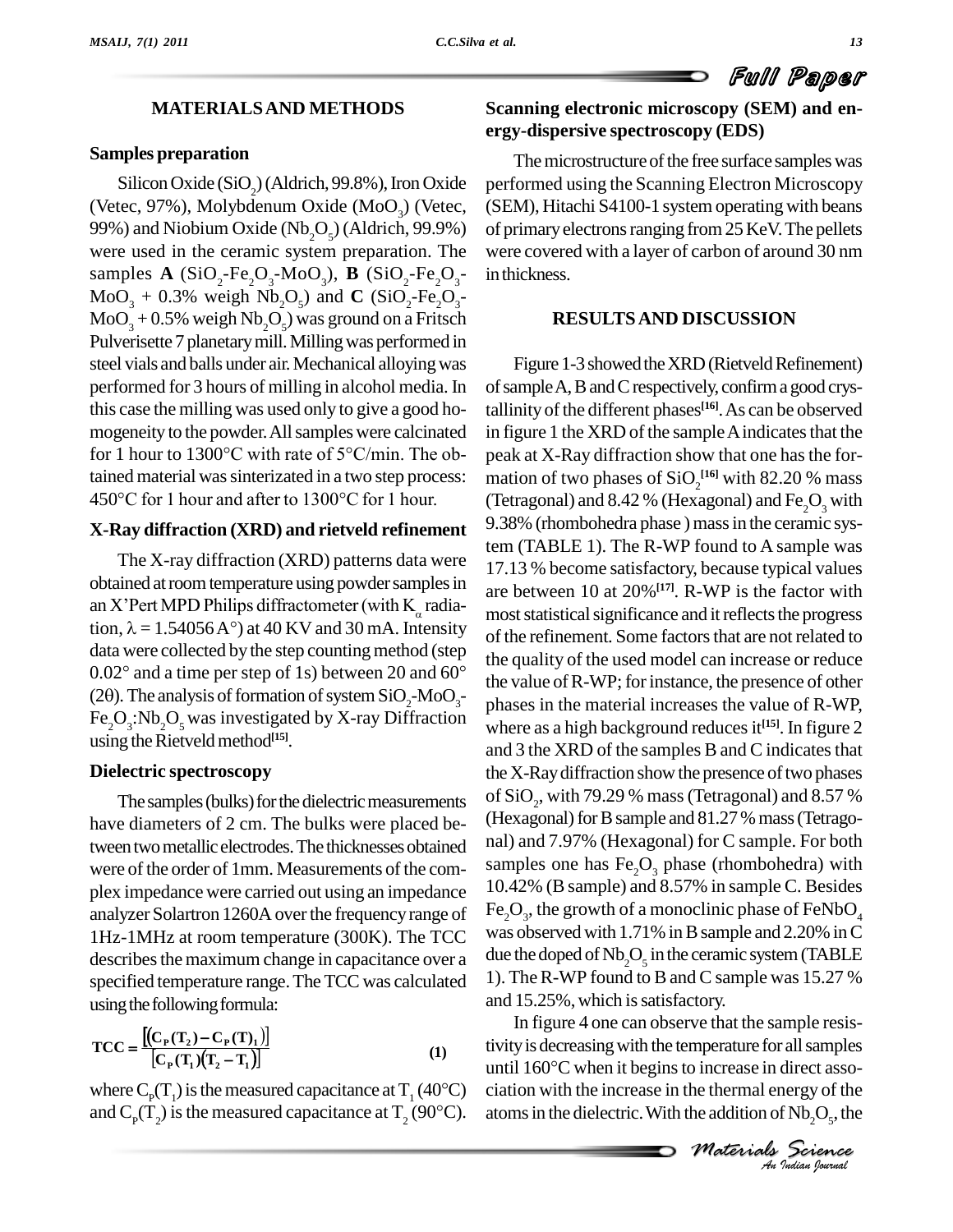

**Figure 1 : Rietveld refinement of the sampleA**



**Figure 2 : Rietveld refinement of the sample B**



**Figure 3 : Rietveld refinement of the sample C**



Figure 7 : SEM micrograph of the sample A with 20,000 X Figure 8 : SEM micrograph of the sample C with 20,000 X



 $\mathbf{S}$  **samples** $\mathbf{A}(\blacksquare)$ ,  $\mathbf{B}(\lozenge)$  and  $\mathbf{C}(\blacktriangle)$  at 10 KHz of Frequency



**() and C () at 10 KHz of Frequency**



**Figure 6 : The temperature capacitance coefficient (TCC) versusfrequency ofsamplesA(--), B (--) and C (--)**



*Materials Science*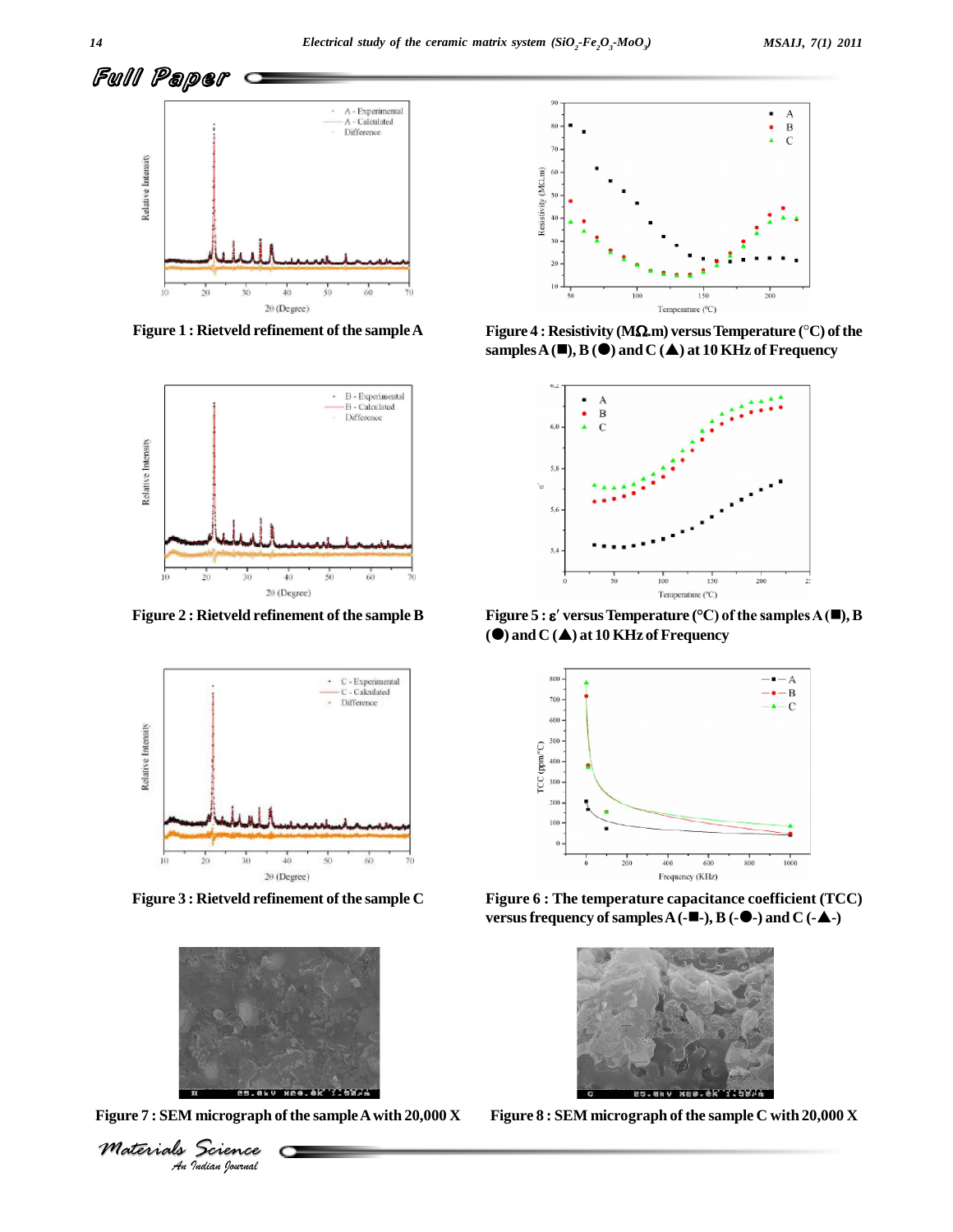

**Figure 9 : EDS of the samplesA,B and C**

ceramic system presented a higher temperature sensi-Figure 9 : EDS of the samples A, B and C<br>ceramic system presented a higher temperature sensi-<br>tivity (dR( $\Omega$ )/dT( $^{\circ}$ C)). Thermal response times are determined by physical construction material and mass of the temperature-sensing element **[18]**, being the same behavior observed in figure 5 with the increase of the dielectric permittivity as a function of temperature variation. The ceramic systems are good thermal conductors, then becoming a very effective sensor.We mea sured the thermal response of the samples in the temperature range of  $30^{\circ}$ C to  $220^{\circ}$ C. The samples presented a relatively fast thermal response. This fact becomes more important if we are taking into account<br>the decircal properties of the ceramic system SiO<sub>2</sub>-MoO<sub>2</sub>that the electrical contacts geometry and the size (and mass) of the sensor were not optimized for the con struction of a device ready for use.At 1 KHz, 10 KHz, 100 KHz and 1 MHz the samples A, B and C showed  $+0.5\%$  weight motar  $Nv_2V_5$  and C  $(S1V_2 - Fe_2V_3 -$ <br>values for the TCC parameters of 783ppm/°C (1 KHz MoO<sub>3</sub> + 0.5% weight molar Nb<sub>2</sub>O<sub>5</sub>) was prepared struction of a device ready for use. At 1 KHz, 10 KHz, phase<br>100 KHz and 1 MHz the samples A, B and C showed  $+0.3$ <br>values for the TCC parameters of 783ppm/°C (1 KHz MoO. 100 KHz and 1 MHz the samples A, B and C showed  $+0.3\%$ <br>values for the TCC parameters of 783ppm/°C (1 KHz MoO<sub>3</sub> + sample C) and 41ppm/°C (1 MHz sample A) (TABLE through the 2). The TCC parameters decrease with the increase of frequency (Figure 6). These results indicate that interfacial effects play an important role in the electrical properties of the samples, especially at low frequency ranges **[19]**.

The morphology of the ceramic system was investigated bymeans of SEM. In Figures 7-8 one hasthe samples A and C with a 20,000X amplification factor respectively.Comparing the SEM figures one can notice that the scanning electron photomicrograph of the ceramics revealed that the presence of the  $Nb_2O_5$  (cross mark in figure 8) decrease to a spherical morphology. With the increase of the presence of the  $Nb_2O_5$  the grains are aggregating together forming plates. The kind of grain clustering behavior will be verycritical in the electrical properties of the ceramics. Energy dispersive spectroscopy (EDS) analysis (Figure 9) showed that

**TABLE 1 : Rietveld Refinement of the samplesA, B and C with R-WP (%), R-Exp (%) and weight(%) of phases**

|   |       |                                      | % weight |                                      |       |      |
|---|-------|--------------------------------------|----------|--------------------------------------|-------|------|
|   |       | Samples R-WP $(\% )$ R-Exp $(\% )$ — |          | $SiO2(1)$ $SiO2(2)$ $Fe2O3$ $FeNbO4$ |       |      |
| A | 17.13 | 14.08                                | 82.20    | 8.42                                 | 9.38  |      |
| В | 15.27 | 11.30                                | 79.29    | 8.57                                 | 10.42 | 1.71 |
|   | 15.25 | 12.46                                | 81.27    | 7.97                                 | 8.57  | 2.20 |

**TABLE2:TheTemperatureCapacitanceCoefficient(TCC)at**

| 1 KHz, 10 KHz, 100 KHz and 1 MHz for Samples A, B and C |          |          |                                                        |                   |  |  |  |  |  |
|---------------------------------------------------------|----------|----------|--------------------------------------------------------|-------------------|--|--|--|--|--|
| <b>Samples</b>                                          | (ppm/°C) | (ppm/°C) | 1 KHz TCC 10 KHz TCC 100 KHz TCC 1 MHz TCC<br>(ppm/°C) | (ppm/ $\rm ^oC$ ) |  |  |  |  |  |
|                                                         | 208      | 167      | 72.                                                    |                   |  |  |  |  |  |
| в                                                       | 718      | 381      | 155                                                    | 48                |  |  |  |  |  |
|                                                         | 783      | 373      | 151                                                    | 85                |  |  |  |  |  |

the main elements of the samplesA, Band C powder were carbon, oxygen, silicon, iron and niobium. We just observed niobium in sample C probably due to  $%$ in weight of  $FeNbO<sub>4</sub>$  found in B to be smaller.

#### **CONCLUSIONS**

Vity decreasing slowly in<br>
temperature demonstrat-<br>
ffect and space load, re-<br> *Materials Science*<br> *Materials*<br> *Material* because the dielectric permittivity decreasing slowly in the very critical in the electrical properties of the ceramics In this paper we present a study the structural and electrical properties of the ceramic system  $\text{SiO}_{2}$ -Mo $\text{O}_{3}$ - $\text{Fe}_{2}\text{O}_{3}$ :Nb $_{2}\text{O}_{5}$  for temperature sensor applications. The phases  $\mathbf{A}$ (SiO<sub>2</sub>-Fe<sub>2</sub>O<sub>3</sub>-MoO<sub>3</sub>),  $\mathbf{B}$  (SiO<sub>2</sub>-Fe<sub>2</sub>O<sub>3</sub>-MoO<sub>3</sub>  $+$  0.3% weight molar Nb<sub>2</sub>O<sub>5</sub>) and **C** (SiO<sub>2</sub>-Fe<sub>2</sub>O<sub>3</sub>through the solid state reaction.TheX-Raydiffractions show a good crystallinity of the different phases. The values of  $R$ -WP found to samples  $A$ ,  $B \in C$  was satisfactory(17.13; 15.27 and 15.25 respectively), because the typical values are between 10 at 20%. With the addition of  $Nb_2O_5$ , the ceramic system presented a higher temperature sensitivity (dR( $\Omega$ )/dT( $\degree$ C)) causing addition of  $Nb_2O_5$ , the ceramic system presented a larger sensibility to the temperature variation and increase in the dielectric permittivity (Figure 5), and showing that the studied ceramic system can be used as sensor of temperature.With the increase of the presence of the  $Nb_2O_5$  the grains are aggregating together forming plates. The kind of grain clustering behavior will be sample C with the increase of temperature demonstrating behavior of ionic jump effect and space load, re sulting in growth of the concentration of load transport